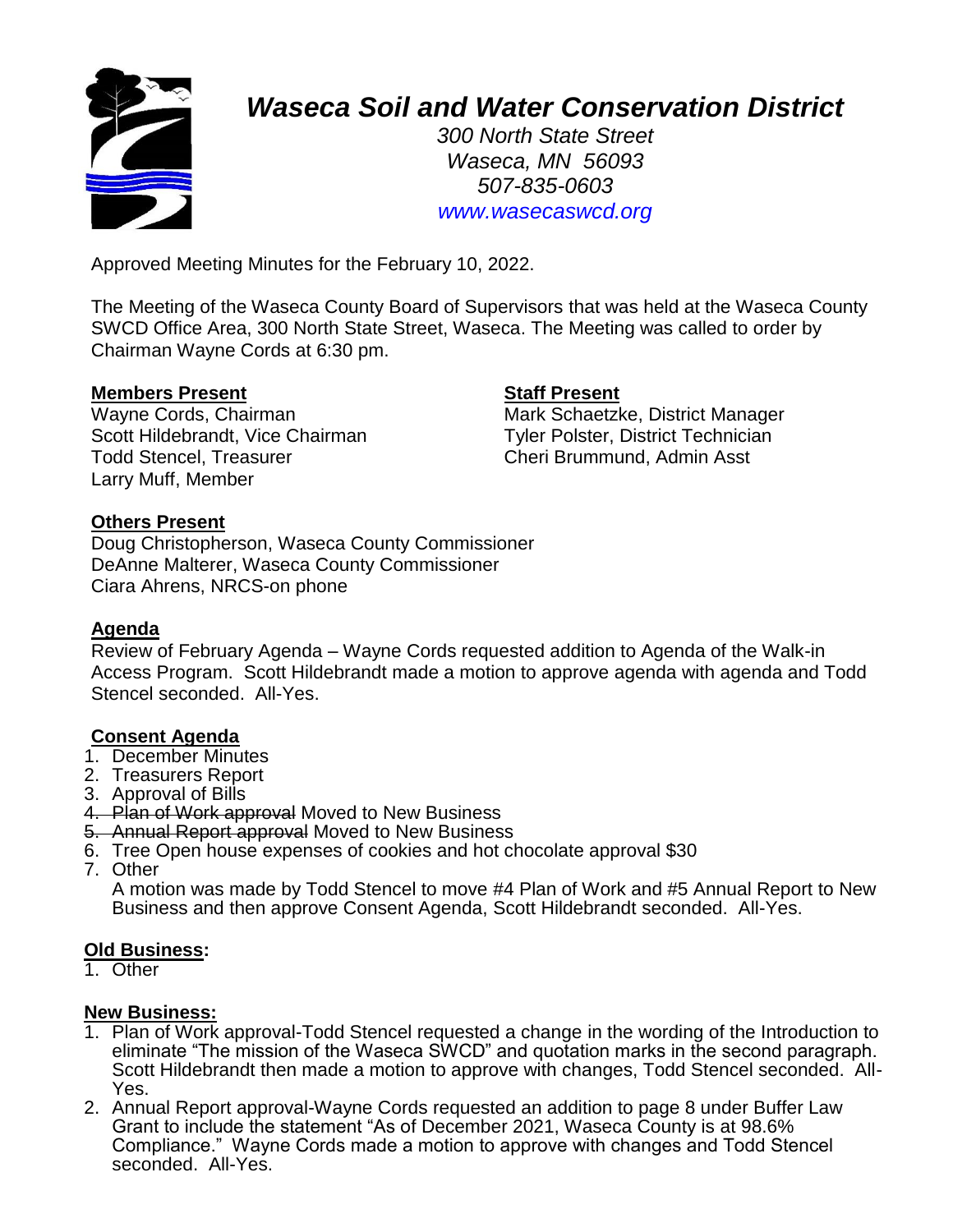# 3. Approval of Disbursement of Funds for Le Sueur 1W1P Grant (November Bills):

| Inv Date      | Invoice #    | <b>Invoice</b><br>Amount | 10% Payment<br>withheld | <b>Disbursement</b><br>Amount | Partner     |
|---------------|--------------|--------------------------|-------------------------|-------------------------------|-------------|
| November 2021 |              |                          |                         |                               |             |
| 11/30/2021    | Inv#77316    | 6,741.50                 | 674.15                  | 6,067.35                      | <b>ISG</b>  |
| 12/14/2021    | 11-2021-SWCD | 121.05                   |                         | Direct Charge                 | Waseca SWCD |

Larry Muff made a motion to approve disbursements and Todd Stencel seconded. All-Yes.

# 4. Approval of Disbursement of Funds for Le Sueur 1W1P Grant (December Bills):

| <b>Inv Date</b> | Invoice #      | Invoice<br>Amount | 10% Payment<br>withheld | <b>Disbursement</b><br>Amount | Partner                 |  |
|-----------------|----------------|-------------------|-------------------------|-------------------------------|-------------------------|--|
| December 2021   |                |                   |                         |                               |                         |  |
| 12/31/2021      | Inv#78228      | \$12,767.25       | 1.276.73                | 11,490.53                     | ISG                     |  |
| 1/5/2022        | 12-2021-WSWCD  | 377.15            |                         | Direct Charge                 | Waseca SWCD             |  |
| 1/6/2022        | 1/2021/1W1P CE | 5,894.14          |                         |                               | WRC-MSU-Consultant      |  |
| 1/7/2022        | 12-2021-FC     | 316.47            |                         |                               | Freeborn County Env Ser |  |
| 1/11/2022       | 1-2022-WC      | 591.14            |                         |                               | <b>Waseca County</b>    |  |

Larry Muff made a motion to approve disbursements and Todd Stencel seconded. All-Yes.

- 5. Soil Health Day at Farmamerica-Meal cost approx \$480.00 (*price at 50 meals=\$8.95 a meal + tax for pulled pork sandwich and coleslaw & chips*) and then approx \$75 (*break costcoffee/water and cupcakes/cookies*)-reimbursed by LSCE total cost would be approx \$555 if 50 persons register. Todd Stencel made to motion to approve costs for amount of meals needed and Scott Hildebrandt seconded. All-Yes.
- 6. Closing of 2019 Buffer Law Grant-Todd Stencel made a motion to approve closing the grant and Scott Hildebrandt seconded. All-Yes.
- 7. CD 30 Watershed Multipurpose Drainage Management Contract-Scott Hildebrandt made a motion to approve and Todd Stencel seconded. All-Yes.
- 8. RIM WO #81-20-W801 \$3500-Todd Stencel made a motion to approve and Larry Muff seconded. All-Yes.
- 9. RIM WO #81-20-W802 \$2000-Todd Stencel made a motion to approve and Larry Muff seconded. All-Yes.
- 10. Waseca County-Pheasants Forever (Gold) Sponsorship/Membership \$275 Scott Hildebrandt made a motion to approve and Todd Stencel seconded. All-Yes.
- 11. Legislative Briefing & Reception a. \$90 Registration and \$119.99 + tax motel for each one attending. March 9-10 Todd Stencel made a motion for Mark Schaetzke to attend and Larry Muff seconded. All-Yes.
- 12. SWCD Aid Proposal-to advocate for \$22 million per year in SWCD Aid from General Fundexplanation of funding was given by Wayne Cords. Noted
- 13. Drill Liability Release Form and Instruction Sheet-(*waiting on instructions from Steele*)-a motion to accept the form was made by Scott Hildebrandt and seconded by Larry Muff. All-Yes. The question was then asked if Drill could be taken out of county, after discussion, this decision would be on a case by case basis for Waseca County residents. A motion was made by Scott Hildebrandt to approve Waseca County Residents to use drill outside of county upon Board approval. This would be on a case by case basis. Todd Stencel seconded. All-Yes.
- 14. Newspaper Renewals:

| <b>Newspaper</b>          | Cost  |  |  |
|---------------------------|-------|--|--|
| <b>Waseca County News</b> | 65.00 |  |  |
| Janesville Journal        | 39.00 |  |  |
| New Richland Star         | 37.00 |  |  |
| The Land                  | 49.00 |  |  |

Larry Muff made the motion to renew subscriptions and Todd Stencel seconded.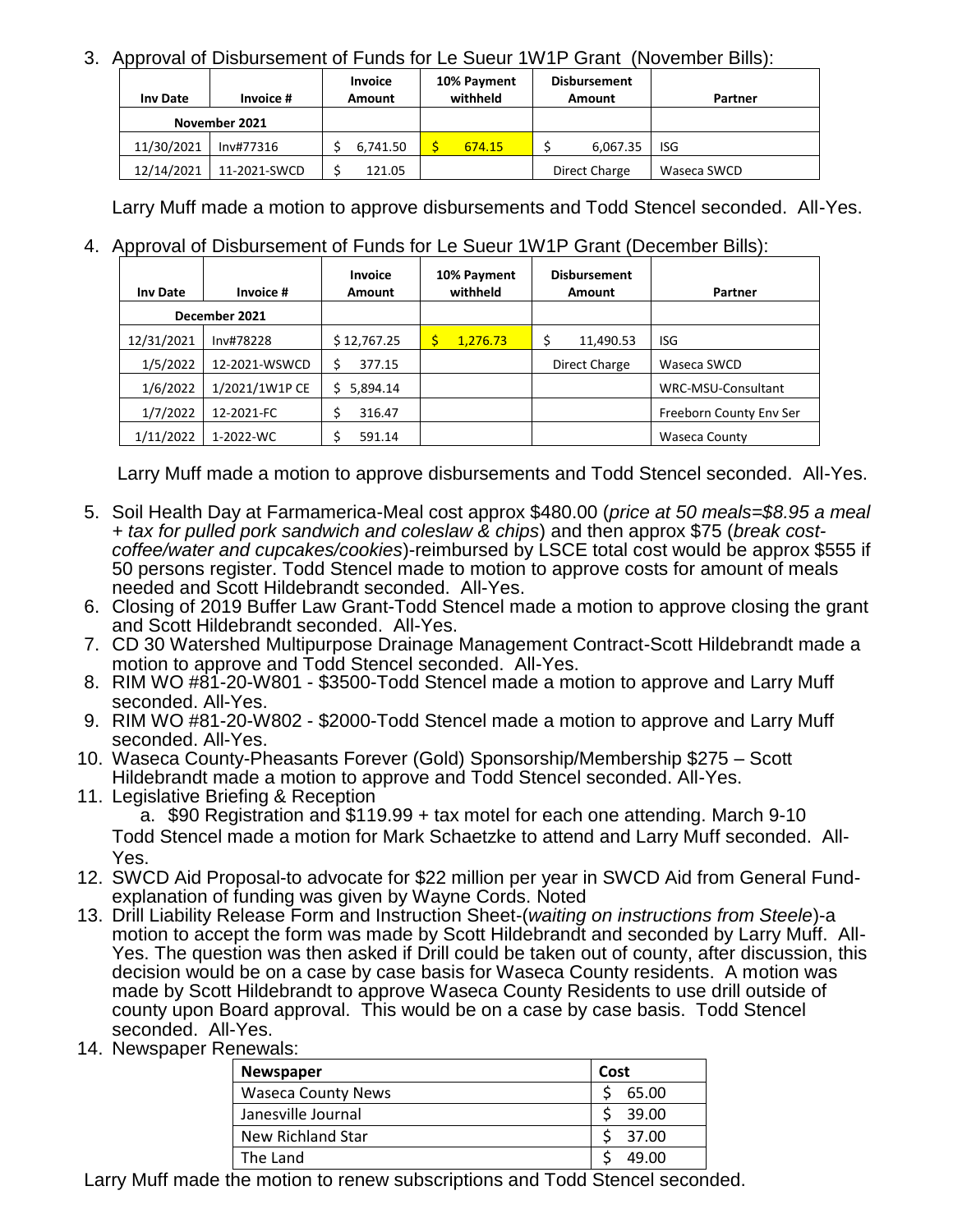15.Walk in Access Program Grant Agreement-Scott Hildebrandt made a motion to approve and Todd Stencel seconded. All-Yes.

# **Supervisor/Meeting Reports:**

- 1. Larry Muff discussed information on the Le Sueur 1W1P. He stated that Lake Priorities included St. Olaf and Reeds Lake as being listed in the top 4. DeAnne Malterer stated that Lake Elysian may be added to list of interest.
- 2. Wayne Cords reported he attended the GBERBA Meeting and also the MASWCD Area VI Chairman's Meeting. The next Area VI meeting will be April 6 in New Ulm with Mankato (Blue Earth County) hosting.

# **Agency Reports/Commissioners:**

- 1. Ciara Ahrens, NRCS reported that MOSH is on track and testing will be done in early spring. The Soil Health Bucket training will be available for SWCD staff and can be used at anytime by SWCD.
- 2. Doug Christopherson has contacted Ciara Ahrens on Watershed Project Funding, which she will be getting more information on and contacting the Commissioners on it...

# **Staff Reports:**

- 1. Cheri Brummund reported that she had compiled the Plan of Work and Annual Reports for tonight's meeting. Also that she has Postcards ready to mail to 325 recipients for the March 4 Workshop at Farmamerica.
- 2. Tyler Polster reported on the tree project and the RIM ownership changes has been working on.
- 3. Mark Schaetzke highlighted items on his attached report.

# **Adjourn:**

Todd Stencel made a motion to adjourn the meeting and Larry Muff seconded. All-Yes. The meeting was adjourned at 8:00 pm by Board Chairman, Wayne Cords.

# **Next Board Meeting: Wednesday,** *March 10, 2022* **at 6:30 pm. at the SWCD Offices.**

# **Upcoming events:**

February 18 – Tree Order Open House 8-4:30 SWCD Office

February 25 – LS 1W1P Policy Meeting 10:00 am Faribault County SWCD-Blue Earth February 26 – Waseca County Pheasants Forever Banquet-The Mill-Waseca Doors Open at 3

March 4 – Hwy 14 Soil Health – Farmamerica 9:30-3:00

March 9-10 Legislative Session-Capitol Ridge Event Center/Radisson Hotel St. Paul Downtown March 9 - Legislative Briefing and Reception 4:30 pm-9:00 pm

March 10 – Meeting with Legislators – scheduled appointments

# **February Bills:**

| <b>First National Bank</b>            | Tyler-Cheri-Mark H S A<br>$( $316.67 \text{ ea} )$ | Jan \$16.67 &<br>Mar \$300.00 | \$<br>950.01   |
|---------------------------------------|----------------------------------------------------|-------------------------------|----------------|
| Bock's                                | <b>Truck Gas</b>                                   |                               | 88.00          |
| South Central Technical Services Area | FY22 NPEA & Shared<br><b>Svs Grant Matches</b>     | Inv#340                       | \$<br>3,550.00 |
| John's Service                        | Oil Change                                         | Inv#17120                     | 51.18          |
| Office of State Auditor               | <b>State Audit</b>                                 | Claim #71537                  | \$<br>124.00   |
| Waseca Cty License Bureau             | <b>Truck Plates</b>                                |                               | 19.25          |
|                                       |                                                    |                               | 4,782.44       |

H S A payments are pd for the next month, the Dec payment did not include the extra

\$16.67 per person for Jan, therefore we are making up for it this month.